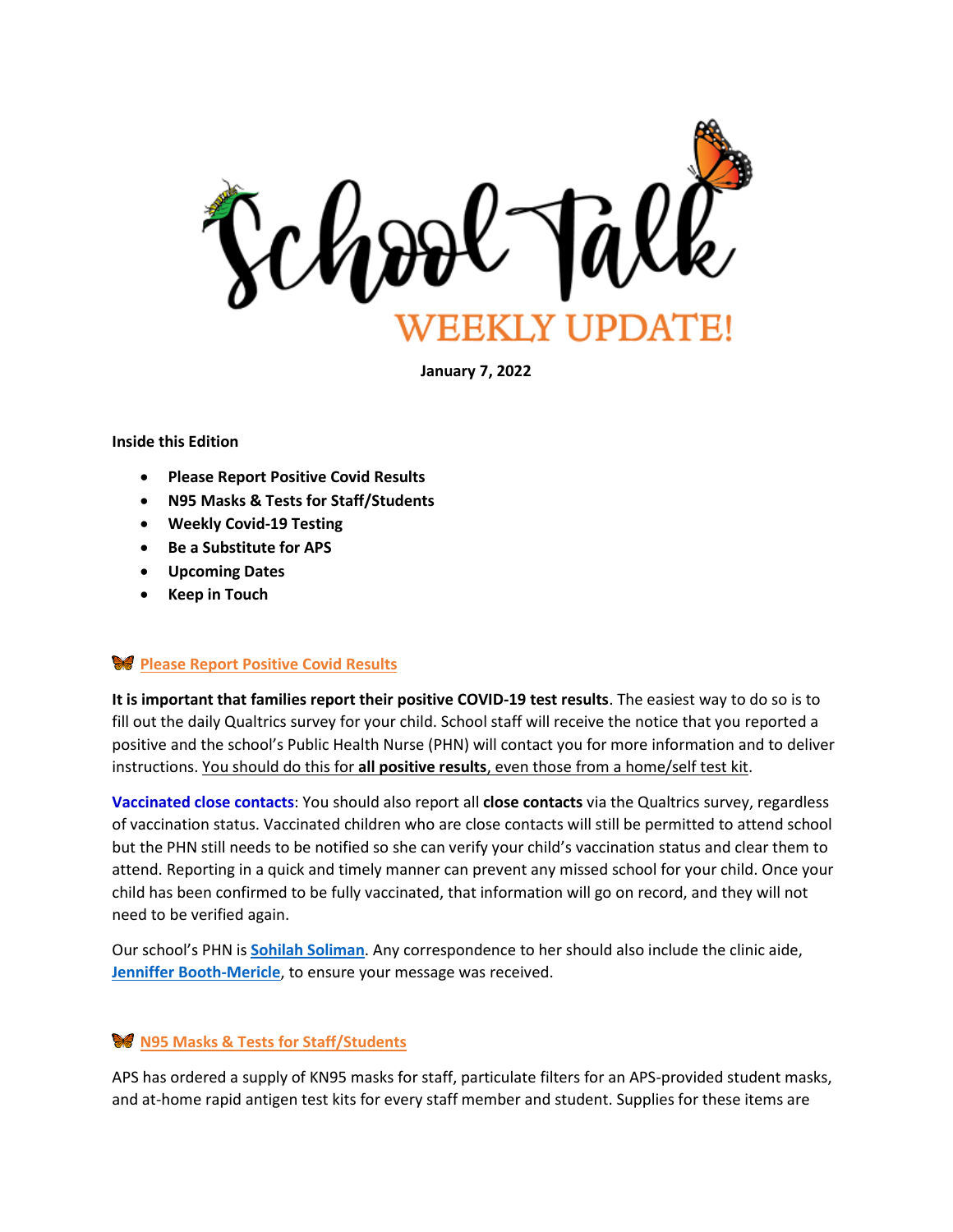limited but we anticipate them soon and APS will send additional communication when available. As always, visit the APS COVID-19 [information page](https://www.apsva.us/school-year-2021-22/health-safety-information/covid-19-testing/) for the most updated information.

# **Weekly Covid-19 Testing**

Starting this month, APS will be using a new testing partner for the weekly surveillance testing - CIAN Diagnostics. This means that, if you would like your child to continue to be tested weekly, you need to sign new paperwork with CIAN.

The link to sign up for **STUDENTS** is **[here](https://www.cognitoforms.com/CIANDiagnostics1/visstatestingprogramconsentformapsstudents)**. The link to sign up for **APS STAFF** is **[here](https://www.cognitoforms.com/CIANDiagnostics1/visstatestingprogramconsentformapsstaff)**.

Read more information about testing **[here](https://www.apsva.us/school-year-2021-22/health-safety-information/covid-19-testing/)**.

*Note: Our testing day and time has been changed to Mondays from 12PM to 2PM.*

## **Be a Substitute for APS**

Coming back to in person instruction has had its ups and downs with finding substitutes on a consistent basis to fill our jobs. APS has been working hard to increase our pool with quality substitutes to cover classes for our students.

The substitute pay rate was increased beginning November 1st, making Arlington Public Schools the highest paying district for substitutes.

#### **Effective as of November 1st:**



If you are interested, please fill out the [substitute application form here,](https://www.apsva.us/careers-aps/substitutes/newapplicants/) and send an e-mail to Amaris [Johnson](mailto:amaris.johnson@apsva.us) expressing your interest in being an MPSA sub.

**Important to note:** You only have to work when you want to and when you are available. There are no minimum time requirements!